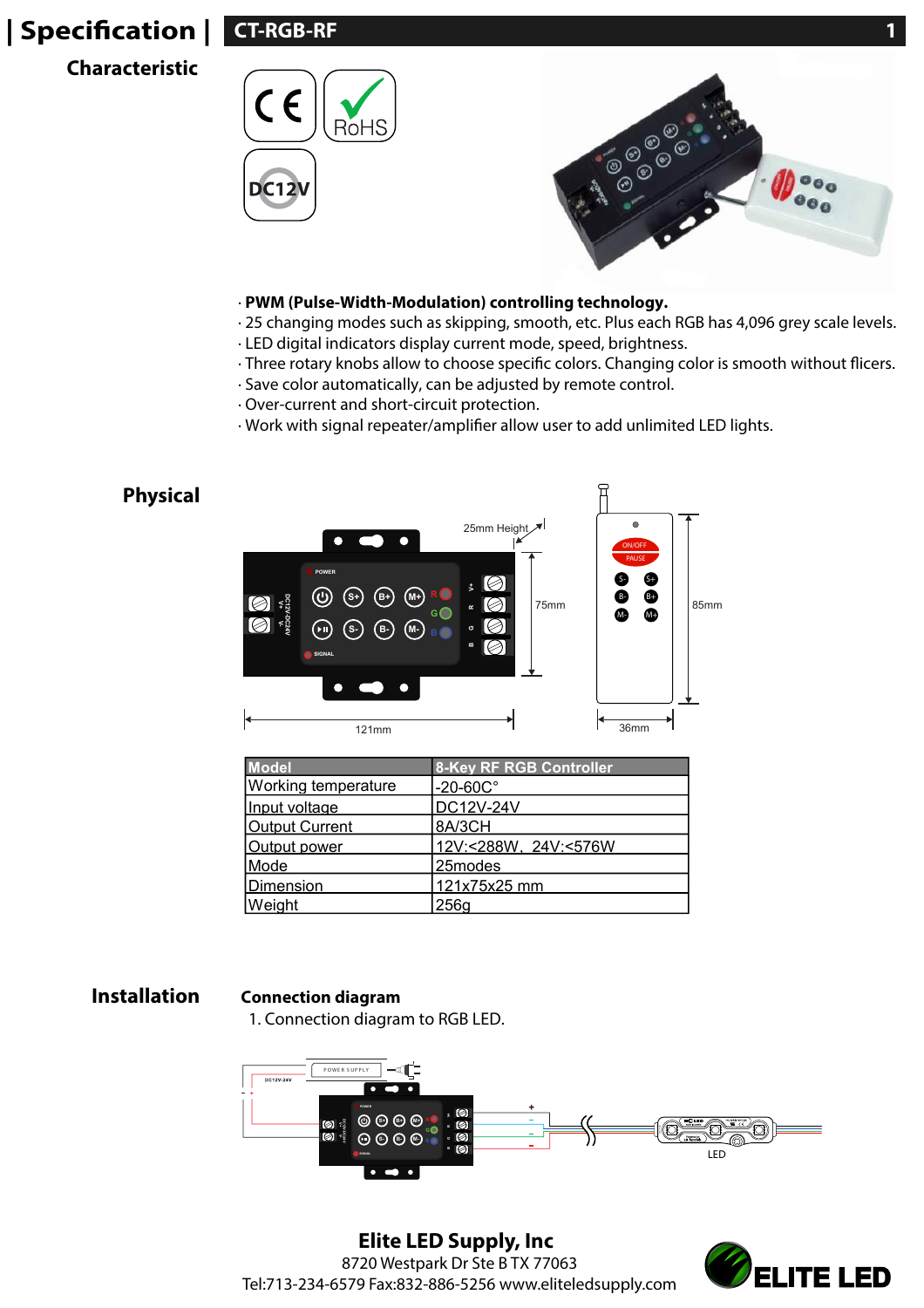# **| Specication | CT-RGB-RF 2**

**Installation (Continued)**

2. Connection diagram to RGB LED with signal repeater/amplifier.





- 1. Supply voltage of the controller is DC 12V-24V. Higher input voltage will permanantly damage components of the controller and stop w orking.
- 2. Connect the load wire at first then by the power wire; Please ensure there is no short circuit between wire connection before turn on the power.

### **Operation Instructions**

Both controller and remote control has altogether 8 buttons with same functions. Each button's fuction described in the table below:

| <b>Sign</b> | <b>Button</b>                                   | <b>Description</b>                                                      |  |
|-------------|-------------------------------------------------|-------------------------------------------------------------------------|--|
|             | On/Off                                          | Power on or off the controller at any mode                              |  |
|             | Play/                                           | This function is applied to any changing color mode. Press once to      |  |
|             | Pause                                           | pause at a desire color(static). Press again to continue.               |  |
|             | <b>Speed</b>                                    | Increase speed of changing color mode. Including fading, color skipping |  |
|             | up                                              | and strobing (flashing).                                                |  |
|             | <b>Speed</b>                                    | Decrease speed of changing color mode. Including fading, color          |  |
|             | down                                            | skipping and strobing (flashing).                                       |  |
| B+          | <b>Brightness</b><br>up                         | Increase brightness of any static color mode.                           |  |
| в.          | <b>Brightness</b><br>down                       | Decrease brightness of any static color mode.                           |  |
|             | Mode up                                         | Change forward to the next mode. There are 25 different mode patterns.  |  |
|             |                                                 | Please refer to the Pattern Table below.                                |  |
|             | Mode down Change backward to the previous mode. |                                                                         |  |

**Elite LED Supply, Inc** 8720 Westpark Dr Ste B TX 77063 Tel:713-234-6579 Fax:832-886-5256 www.eliteledsupply.com